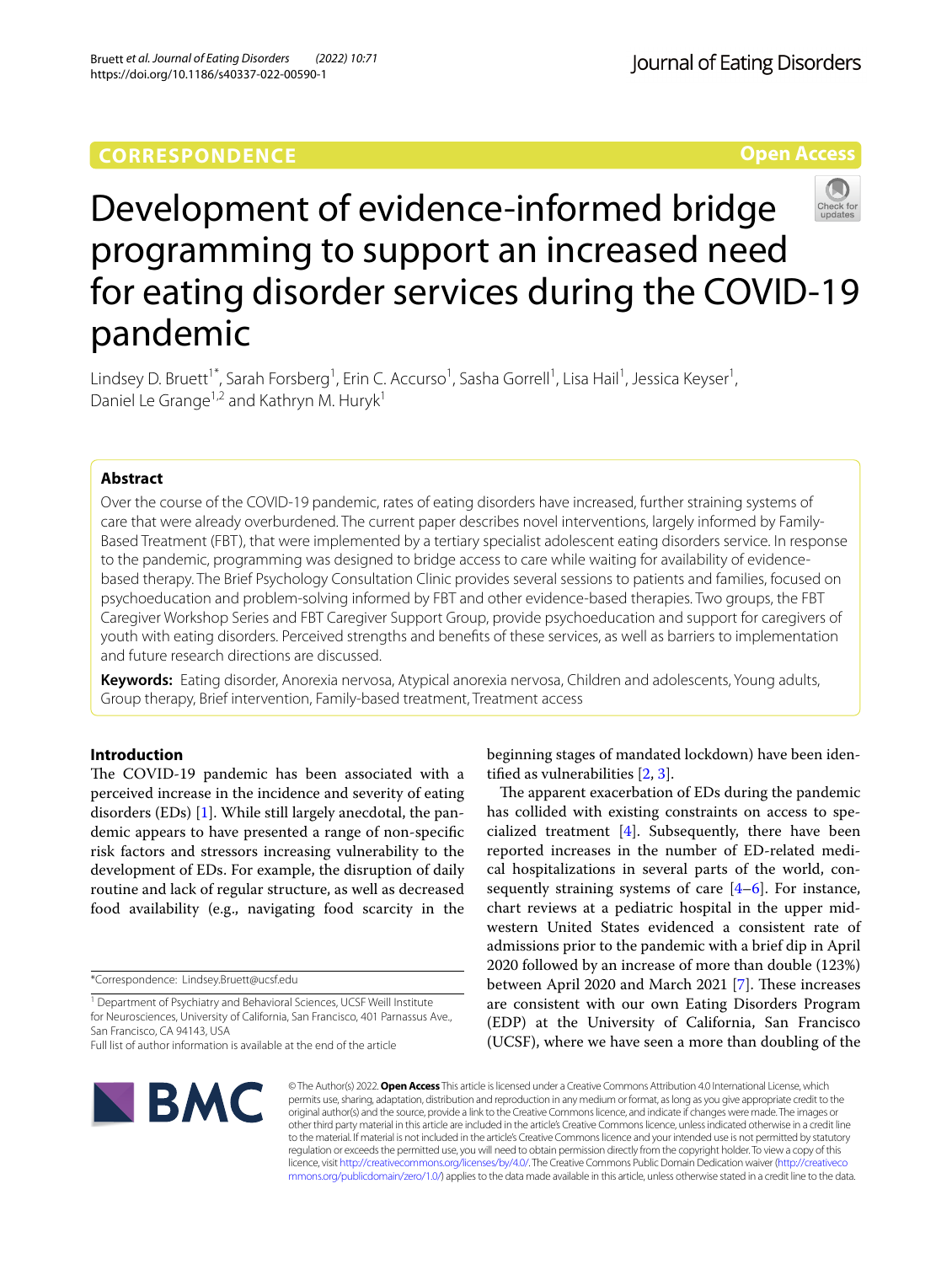typical medical inpatient census, and signifcant increase in outpatient visits in 2021 (see Fig. [1\)](#page-1-0).

Increases in ED prevalence rates have put pressure on already-stretched systems of care to meet the needs of the volume of patients in certain catchment areas, e.g. New Zealand [[5](#page-10-6)]. Historical review of studies of community samples report that even prior to the COVID-19 pandemic, less than half of individuals with an ED gained access to care despite the majority of individuals expressing a desire for treatment [\[8](#page-10-7)]. An earlypandemic survey of over 1000 individuals in the United States and the Netherlands revealed that only about half of those surveyed were receiving ED treatment  $[3]$  $[3]$ . These gaps in care are exacerbated for marginalized groups, who face additional systemic inequities and barriers to ED treatment [[9,](#page-10-8) [10](#page-10-9)].

Family-based treatment (FBT), the leading treatment for adolescent restrictive spectrum EDs (e.g., Anorexia Nervosa (AN), Atypical Anorexia Nervosa (AAN), many presentations of Other Specifed Feeding and Eating Disorder (OSFED)) [\[11](#page-10-10)], can be even harder for families to access than less specialized care given that, within the United States, only 52 providers within 13 states have completed the FBT certification process  $[12]$  $[12]$ . This leaves many youth with EDs with limited access to specialized treatment. Prior to the pandemic, our program typically operated with a waitlist of about 2 months before initial psychological evaluation, followed by a 2–3 month wait to start of therapy. During the pandemic, wait times have increased signifcantly, now averaging 2–4 months for an initial psychological evaluation, followed by a 3–6 month wait before starting therapy. The difference in demand for services is actually much greater, but the majority of patients on the waitlist ultimately connect with a community-based provider and decide not to transfer services to UCSF several months after starting treatment with another provider, most commonly using a diferent treatment model than what would be ofered within our program. Further, and again anecdotally, colleagues who provide evidence-based treatment for EDs in private practice settings in the state of California have been reporting similarly full practices and long waits for care. Likely due to the widespread adoption of telehealth since the start of the pandemic [[13\]](#page-10-12), our referrals have also increased in geographical spread (e.g., from other regions in the state of California), allowing for greater access to specialized treatment but creating additional strain on our existing system of care.

EDs are among the deadliest of the psychiatric disorders [\[14](#page-10-13)], and negatively impact not only the physical health and quality of life of patients but also increase disruptions and decrease quality of life for their families [\[15](#page-10-14)]. Many EDs develop during adolescence and can become severe and enduring in course, with the majority of individuals with EDs remaining undiagnosed and untreated  $[8]$  $[8]$ . Prognosis is more favorable with ear-lier diagnosis and treatment [[16](#page-10-15)[–18](#page-10-16)] as treatment may become less efective with increased duration of illness [[19\]](#page-10-17). As such, prompt access to high quality care for individuals with EDs is of utmost importance.

Below, we describe efforts at the UCSF EDP to respond to pandemic-era needs and provide accessible care to a wider range of patients and families impacted by EDs.

# **Description of UCSF Eating Disorders Program**

The UCSF EDP is a comprehensive multidisciplinary program that provides clinical care for individuals with EDs up to age 25 and their families through a

<span id="page-1-0"></span>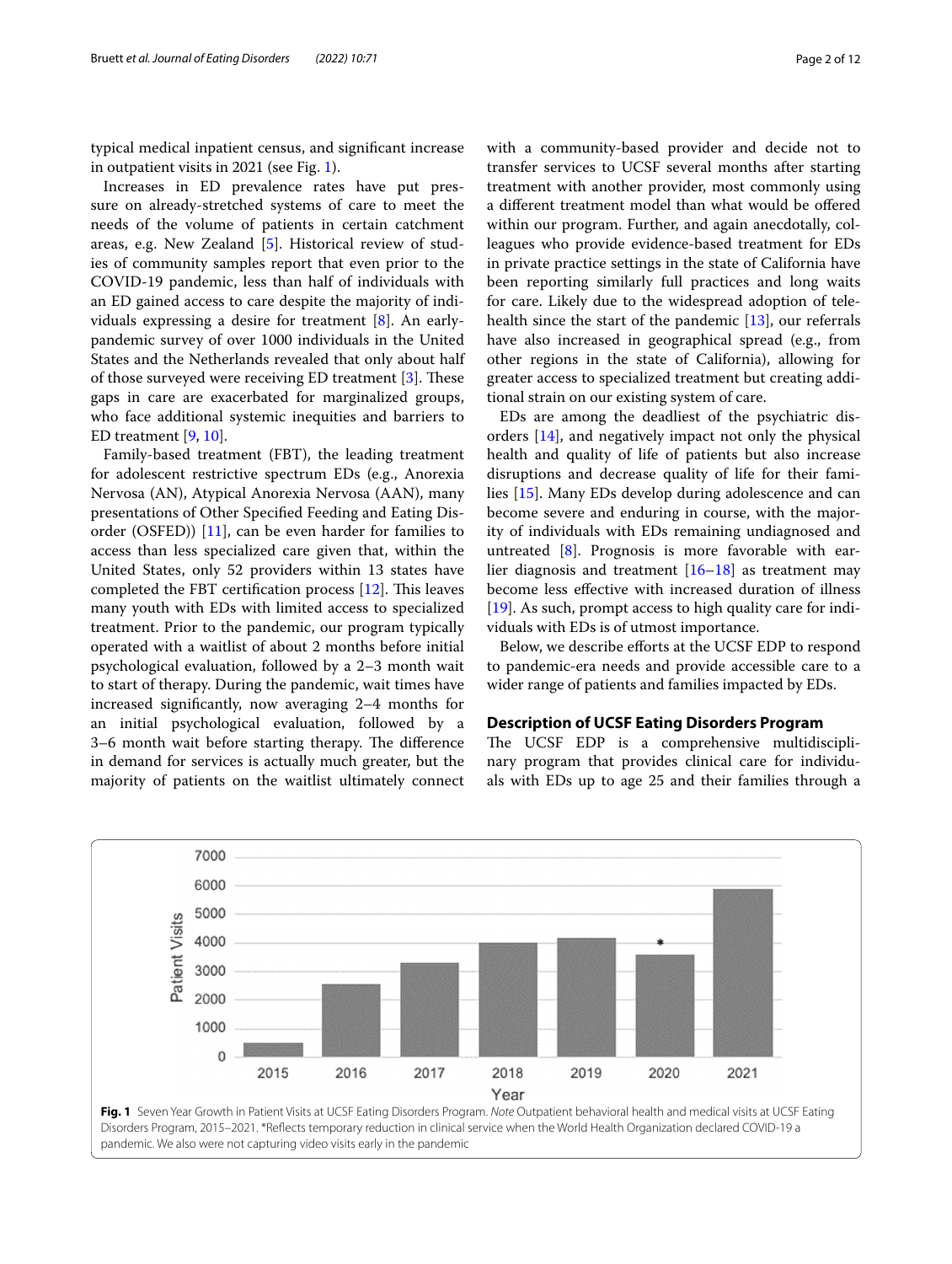collaboration between the Department of Psychiatry and Behavioral Sciences and the Department of Pediatrics. Services include comprehensive psychiatric, medical and nutrition evaluations, followed by evidence-based individual and family therapies, ongoing medical management (including inpatient medical stabilization), nutrition counseling, social work support, and medication management. Most youth treated within the program are adolescents who meet criteria for restrictive spectrum EDs (e.g., AN, AAN, OSFED). In keeping with the FBT model and its evidence base for these disorders [[20\]](#page-10-18), and also to maximize patient access across our evidence-based services, outpatient psychotherapy is largely informed by FBT principles and intended to be short-term (e.g., 6–12 months). Over the past three years, our program also developed a five-day intensive program for patients with restrictive-spectrum EDs and their families, adapted from existing Multi-Family Group Treatment models [\[21](#page-10-19), [22](#page-10-20)] in order to expand access to FBT-informed care beyond Northern California. However, we suspended this programming in March 2020 due to the onset of the COVID-19 pandemic. Our programming could not be easily adapted to a virtual multifamily format, and it was determined that a single-family format was not an efective use of limited resources given disruptions to ongoing clinical care and long waitlists to enter outpatient mental health care.

# **Novel bridge programming in response to the COVID‑19 pandemic**

With the onset of the pandemic, our focus shifted to identifying strategies to improve access to care, as it became clear that community resources were also overwhelmed with referrals, with patients and their families waiting several months to receive treatment. Our clinical service has been inundated with new patients and former patients experiencing return of symptoms since the sum-mer of 2020 (Fig. [1](#page-1-0)), driven in part by increased referrals from primary care (general practice) providers, and also the more than two-fold increase in ED-related inpatient medical admissions on our service [[23](#page-10-21)].

We describe new programming below, which centers around our collective prioritization of delivering brief interventions that can help families learn and apply principles of evidence-based treatment, with low barriers to entry. These services, collectively referred to as bridge programming, were designed to address the gap between establishment of medical services (inpatient and/or outpatient) and initiation of mental health treatment within our team or with other appropriate community providers. At this time, our bridge programming is provided exclusively via telehealth, which has an added beneft of serving a wider catchment area. The data we present are exempt from human subjects review by our Institutional Review Board as they represent quality improvement eforts and are not considered human subjects research. Below, we present some preliminary outcomes resulting from our development of bridge programming.

# **Bridge programming overview**

#### **Behavioral health consultation in medical settings**

The provision of behavioral health consultation within medical settings (e.g., pediatrics) is a documented strategy aimed at promoting access to behavioral health care, serving a broader range of patients, and preventing behavioral health problems [\[24](#page-10-22), [25](#page-10-23)]. In this model, the behavioral health consultant acts as a primary member of the care team, which has been demonstrated to increase access to behavioral health services, particularly for patients who may not follow through with a physician referral to an outside behavioral health provider [[26\]](#page-10-24). The behavioral health consultant typically meets with patients and families in clinic at the time of a medical visit, providing education and brief, focused problemsolving. Documentation occurs in the same chart and providers use a shared treatment plan [\[24](#page-10-22)]. Building on aspects of behavioral health consultation in primary care settings, we developed the Brief Psychology Consultation Clinic (BPCC), described below. Our model difers from many primary care consultation models in two important ways: (1) while we aim to prevent worsening of symptoms, most patients referred already meet criteria for a diagnosable behavioral health condition, and (2) the BPCC consultation visit is not scheduled in tandem with a medical visit.

#### **Brief Psychology Consultation Clinic** *Overview*

The BPCC is a clinical service that offers up to three 30-min consultation sessions with a psychologist with expertise in EDs and general child, adolescent, and young adult mental health. BPCC supports patients and families already seen by the UCSF Adolescent and Young Adult Medicine arm of the EDP, and who are (1) awaiting ED-specifc behavioral health intervention, or (2) without an ED but with other mental health concerns or stress. Patients who were hospitalized are eligible for an additional consultation post-discharge.

#### *Referrals*

Referrals are generated by team providers (physicians, dieticians, social workers, inpatient psychologists, or outpatient psychologists completing new patient evaluations). Prior to the visit, the BPCC psychologist reviews the chart and referral targets (provided by referring clinician).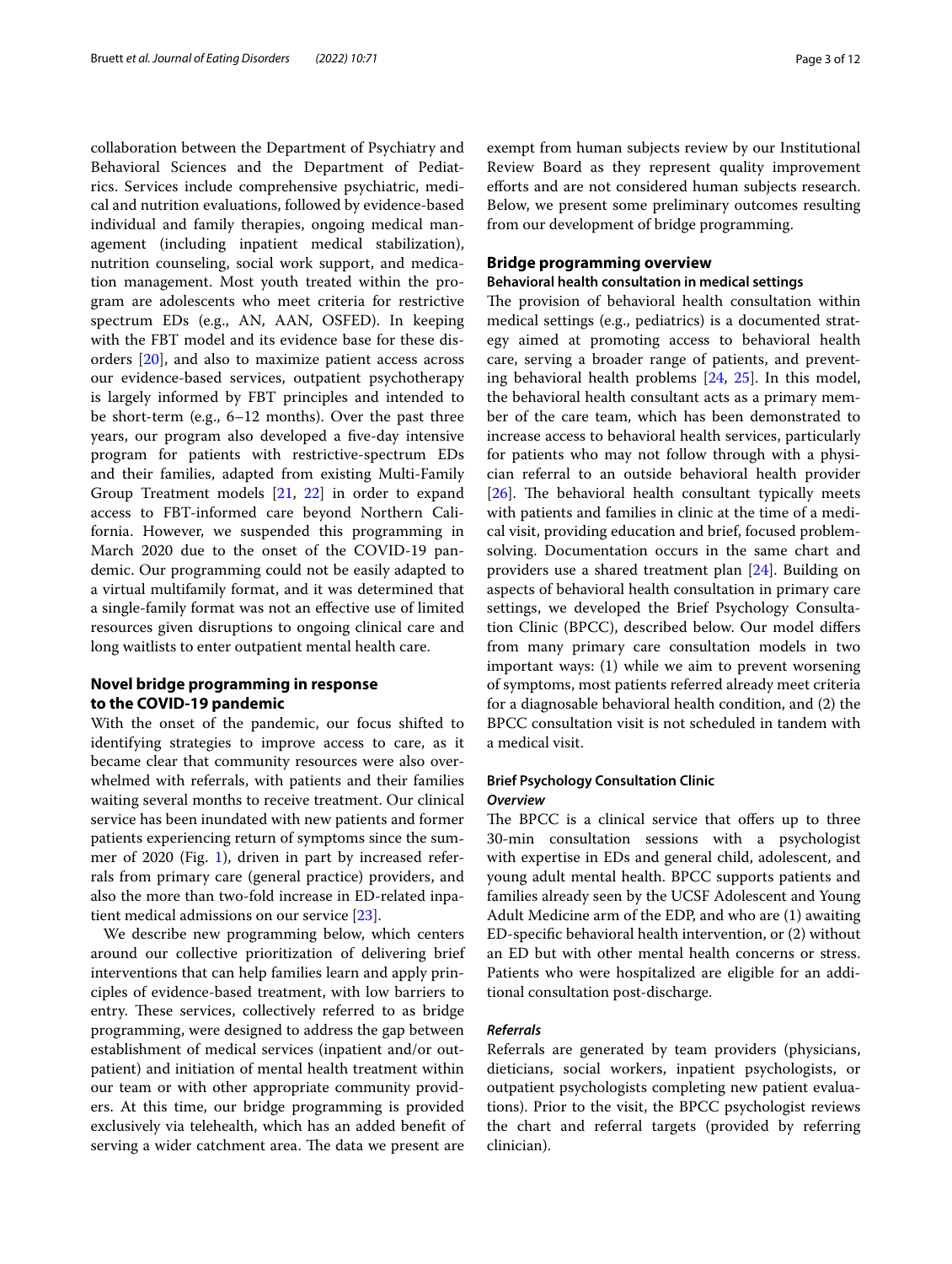# *Logistics*

Referring providers discuss potential referrals with patients and/or their families, clarifying that it is not a substitute for longer-term therapy. With family consent, the provider submits a brief referral to clinic administrative staff and the BPCC psychologist. The referral includes targets for the visit and a recommendation for who should attend (e.g., patient, caregivers, both). Administrative staff assist with checking mental health insurance benefts and scheduling the frst consult. The BPCC psychologist meets with the family via telehealth and may schedule up to two follow-up visits when appropriate, generally spaced one month apart. However, time to follow-up can vary based on clinical need and appointment availability. BPCC visits are billed using the appropriate individual or family therapy code.

#### *Content*

At the frst visit, a brief overview of the BPCC, confdentiality, and limits to confdentiality are provided. Session content is tailored to the patient's/family's needs and questions and may include psychoeducation about mental health topics and/or treatment (e.g., orientation to FBT) or targeted behavioral strategies to address presenting concerns (e.g., parental management of ED behaviors, behavioral activation for depression, sleep hygiene techniques) (see Table [1](#page-3-0) for an expanded description of referral targets).

#### *Implementation*

At the time of writing, BPCC has been ofered for 19 months, receiving 268 unique patient referrals during that time, with an average of 16 BPCC referrals per month in 2021. A majority (69.8%) of referrals were made by medical practitioners, 18.7% by psychologists, and 11.6% by social workers. While referrals are open to any patient served by our program as outlined above, only a small minority of referrals  $({\sim}1\%)$  have been for patients without concern for an ED. This underscores the overwhelming need for ED-specifc support in the Adolescent and Young Adult Medicine patient population.

On average, families waited about one month (*M*=33 days, *SD*=24.22, range: [0,153]) from the date of referral to attending their frst BPCC session. Of note, administrative demands (see below) have resulted in longer wait times for some patients/families.

Of the 268 referrals, 55% have completed at least one BPCC visit at the time of writing  $(1 \text{ visit}, n=88; 2 \text{ visits},$  $n=35$ ; 3 visits,  $n=21$ ; 4 visits,  $n=3$ ). A few patients were ofered an additional session due to medical provider request and/or demonstrated ability to make progress

| <b>TADIC I</b> DECLICICITAL LATUCLS<br>Appropriate referral targets for BPCC                                              |                                                                                                                                                                       |
|---------------------------------------------------------------------------------------------------------------------------|-----------------------------------------------------------------------------------------------------------------------------------------------------------------------|
|                                                                                                                           |                                                                                                                                                                       |
| Basic education about: EDs, FBT principles, principles of managing ARFID-<br>like symptoms (e.g., increasing flexibility) | Supporting caregivers who endorse challenges managing youth behavior<br>(e.g., difficulty setting limits or reinforcing appropriate behaviors)                        |
| Reducing caregiver blame of self or child                                                                                 | Behavioral sleep techniques                                                                                                                                           |
| Helping caregiver differentiate between ED driven behaviors/emotional<br>response and other challenges                    | Helping patient determine a coping plan or learn strategies for managing<br>mental health challenges (e.g., general and COVID-related stress, anxiety,<br>depression) |
| Increasing caregiver effectiveness during meal/snack supervision                                                          |                                                                                                                                                                       |
| Understanding the psychological components of exercise related to the<br>ED                                               |                                                                                                                                                                       |
| Planning for college or other transitions                                                                                 |                                                                                                                                                                       |
| For young adults living independently, tips to improve regular eating/<br>decrease ED behaviors                           |                                                                                                                                                                       |
| Referrals not appropriate for BPCC                                                                                        |                                                                                                                                                                       |
| <b>Target</b>                                                                                                             | <b>Recommended support</b>                                                                                                                                            |
| Safety planning                                                                                                           | Clinicians address as usual in session, per clinic protocol                                                                                                           |
| In-depth diagnostic or treatment planning questions                                                                       | Refer to a community therapist, or for comprehensive mental health evalu-<br>ation with our team                                                                      |
| Need to connect to care and having trouble finding a therapist and/or<br>not reaching out to schedule                     | Provide family with referral lists as usual                                                                                                                           |
| Advocacy for mental health services with family's health insurance plan                                                   | Addressed by social work                                                                                                                                              |
| School advocacy work including 504 plan needs                                                                             | Addressed by social work                                                                                                                                              |

### <span id="page-3-0"></span>**Table 1** BPCC referral targets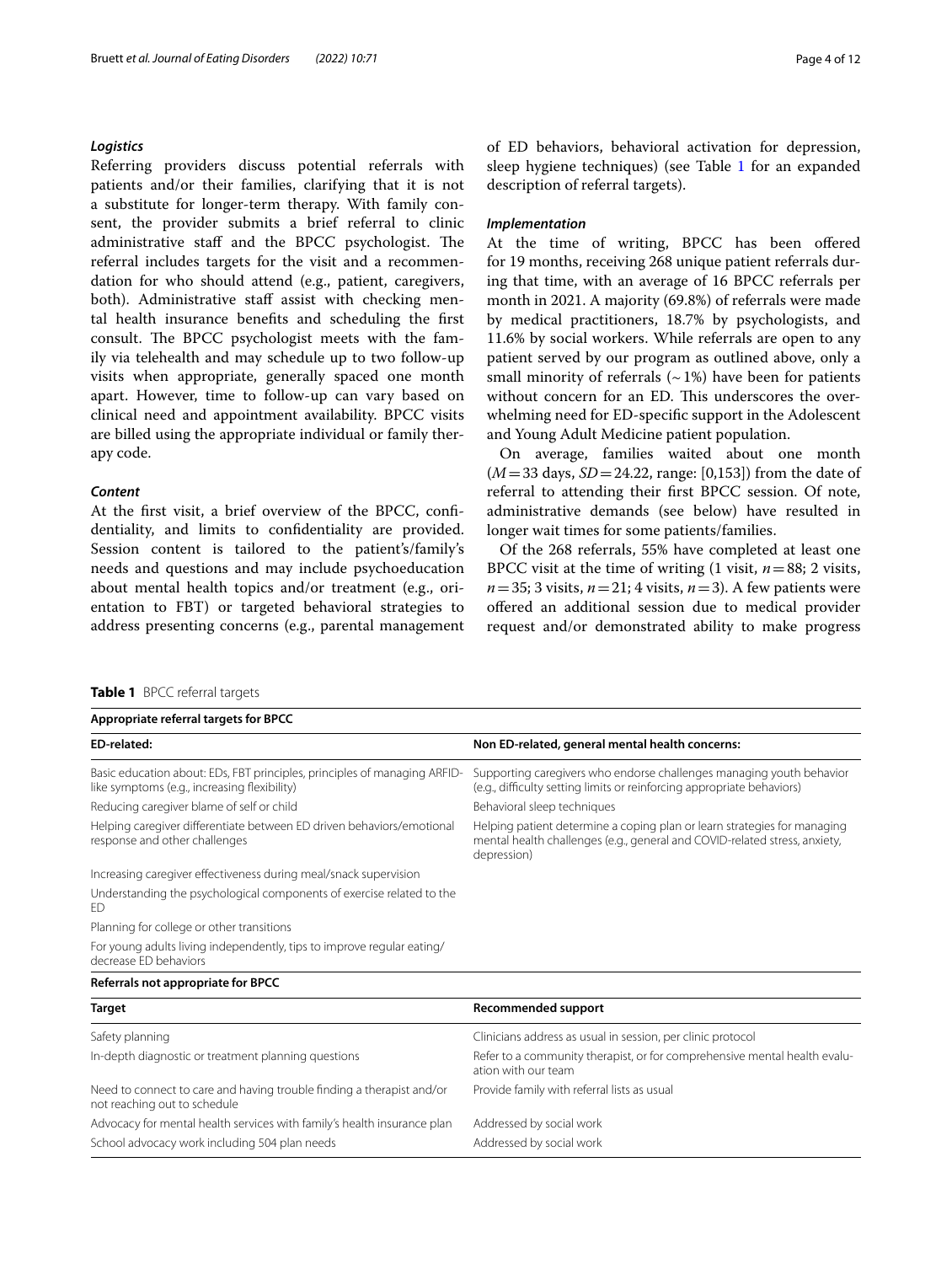in BPCC (e.g., expanding foods through monthly visits in the case of ARFID) while still proactively seeking long-term therapy. About two-ffths (*n*=106, 40%) of patients referred more than one month ago never scheduled or attended a visit. Once scheduled, some reasons for not attending include connecting with evidencebased therapy before the frst BPCC session, deciding not to attend based on high co-pays or insurance deductible, or not responding to scheduling outreach eforts. Fifteen patients referred within the past month have not yet had a visit scheduled, largely due to administrative delays rather than clinical capacity.

Of patients who completed one or two BPCC visits, 62% were invited to schedule an additional visit at their discretion but have yet to do so, and 10% have a future visit scheduled at the time of writing. For the remaining 28%, it was determined that BPCC followup was not appropriate, typically due to the family connecting with ongoing evidence-based therapy. Note that for the above outcomes, 16 additional patients were referred but had missing data from chart review and were excluded from all counts.

#### *Perceived benefts/strengths*

Anecdotally, families have expressed gratitude for the opportunity to seek consultation from a psychologist while they await connection to longer-term therapy. For families who have educated themselves about ED management, they often specifcally beneft from problem-solving to tailor strategies to their child, and/ or from endorsement that the strategies they have identifed are appropriate given their child's presenting concerns. For families who are more hesitant to intervene on apparent ED and/or other mental health concerns, we have found that education about the importance of early intervention from a BPCC psychologist can be helpful in reinforcing medical provider recommendations about connecting to appropriate care (i.e., pursuing mental health referrals provided).

The BPCC increases access to mental health care, by (1) providing services to families via telehealth appointments scheduled one at a time, rather than requiring families to commit to weekly visits and (2) ensuring signifcantly more families are served by our integrated service. It also reduces the burden on our UCSF mental health services by providing brief, targeted treatment for mild mental health symptoms which may not require long-term treatment, potentially reducing the length of treatment by providing skills to families while they await therapy, and providing more tailored referrals for families who may not be appropriate for care within our program.

The BPCC increases efficiency of patient visits for our non-psychologist colleagues (e.g., medical practitioners, dieticians) on our integrated care team who are otherwise taxed with providing mental health support (outside of their areas of expertise) to families while they await care. Following an initial two-month pilot of the BPCC, 100% (*N*=16) of referring providers surveyed recommended continuing the service. Referring provider qualitative feedback at that time was positive and included several broad themes: helping families access necessary care more urgently, sending an important message to families to get started on nutritional rehabilitation at home, and allowing each provider to focus on their own scope of care rather than stretching to respond to mental health-related concerns. Additionally, the BPCC provides a rich training experience for learners in our multi-disciplinary team who may not otherwise have access to observing FBT principles in action.

#### *Challenges and barriers to implementation*

The largest challenge to date with implementing the BPCC service has been the burden on our limited administrative staff, who are responsible for (1) contacting each family's insurance company to obtain benefts information, (2) calling families to inform them of benefts (e.g., amount of copay and/or deductible) and to schedule their frst BPCC session, and (3) updating referring providers about the status of the referral. This process is time-consuming and difficult to sustain, at times resulting in available consultation slots going unscheduled despite a large number of unserved referrals.

Given that the BPCC psychologist has fnite clinical time, providing BPCC services reduces available time to provide other outpatient mental health services (i.e., evaluation, longer term therapy). However, given that BPCC sessions are shorter than a typical therapy session (30 vs. 45–60 min), more families can be seen in a given clinic day. Further, many more families are served by BPCC than longer term therapy given the lower number of visits provided  $(1-3$  visits vs.  $20+$ visits in a typical course of FBT).

Given that session content is responsive to the needs of the family (and therefore not always predictable ahead of session), and is delivered in a limited amount of time, the current BPCC model requires that the consulting clinician has considerable expertise in ED treatment and general child, adolescent, and young adult mental health concerns. Further, it requires that this clinician have familiarity with relevant resources for families (e.g., referrals, educational materials).

#### **Group services**

Over the past decade, there has been growing interest and preliminary data to support "dual-generation" interventions for pediatric psychiatric disorders [[27](#page-10-25)]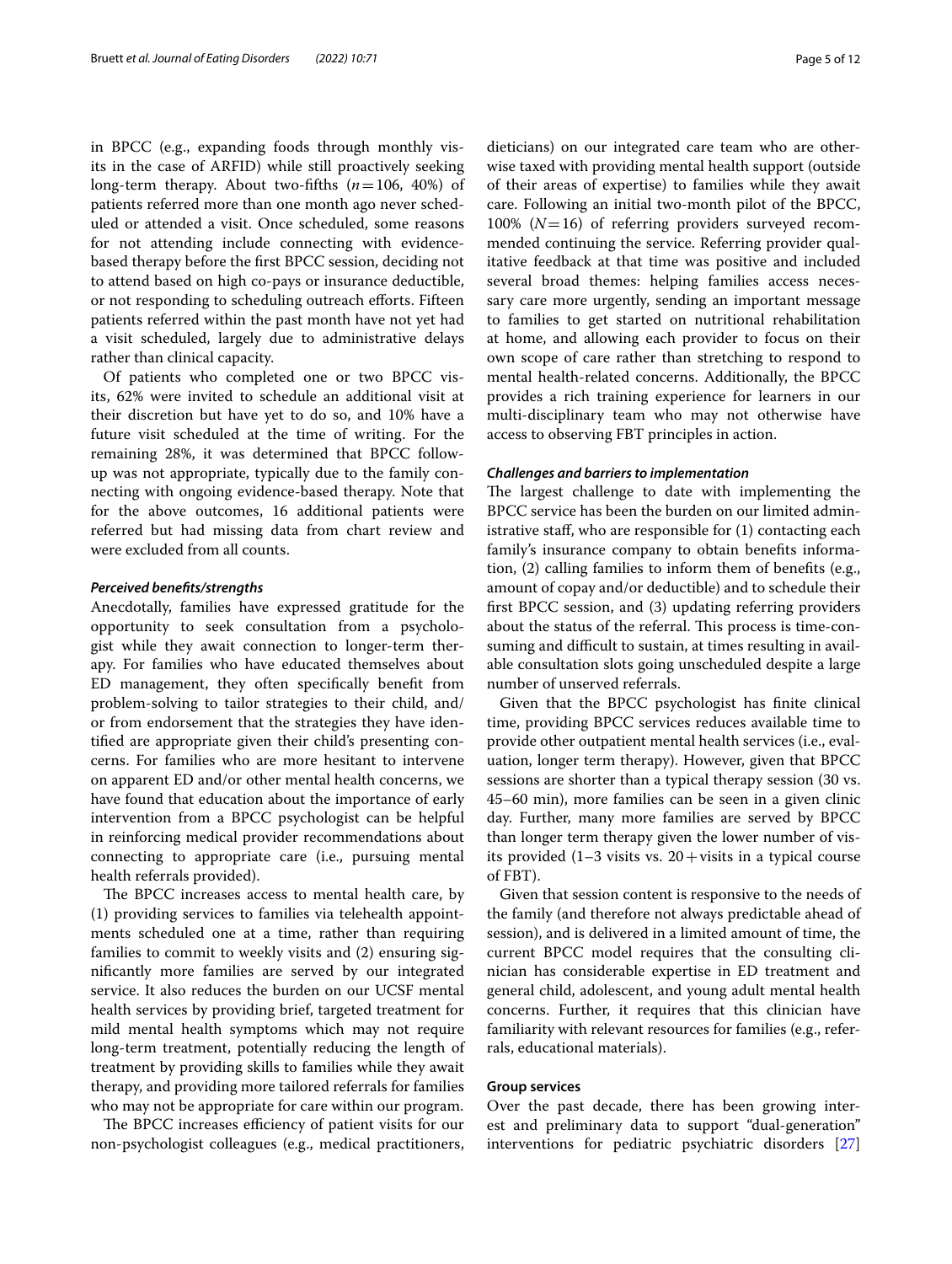whereby parent-only training, typically in a group format, is employed to enable caregivers to more efectively support their child. Among youth with EDs, several parenttargeted interventions have been examined, including parent-to-parent coaching as an augmentation of standard FBT [[28\]](#page-10-26), multi-family group formats of FBT for adolescent AN (MFT) [\[21](#page-10-19), [29,](#page-10-27) [30\]](#page-10-28), and an internet-based parent-only chat support group for parents participating in FBT [\[31](#page-10-29)]. MFT groups and caregiver-only groups have been implemented primarily in higher level of care settings alongside several other interventions, making it difficult to discern whether their addition impacts treatment outcome [[32,](#page-10-30) [33](#page-10-31)]. Benefts of outpatient MFT interventions may include reductions in caregiver burden and parental isolation [[30\]](#page-10-28) as well as greater improvements in ED symptoms compared to those receiving family therapy alone [[32](#page-10-30)]. Other emerging evidence for brief parent psychoeducational skills groups suggest they may improve early weight gain, parental knowledge, and confdence, above and beyond improvements made in FBT alone [\[34\]](#page-10-32), and may be used to promote improvements in weight and ED psychopathology at initial presentation in the absence of other psychotherapy [[35,](#page-10-33) [36](#page-10-34)]. Similar improvements in patient outcomes are observed with varied methods of providing parent education (e.g., workshop setting, online, guided-self-help modules) [\[37](#page-10-35)], and parents may additionally beneft from contact with other families [[38\]](#page-10-36). Further, data on a parent-focused form of FBT supports the notion that caregivers can promote ED recovery in youth, even when youth involvement in treatment is limited [\[39](#page-10-37)]. Building on these data, we developed two group treatments for caregivers, described in detail below.

# **FBT Caregiver Workshop Series** *Overview*

The FBT Caregiver Workshop Series is a four-session series of multi-family skill-building workshops created at the UCSF EDP for caregivers who want to learn more about implementing FBT. Group leaders orient caregivers to the principles of FBT and provide teaching on relevant topics, including nutrition, family communication, parenting strategies, and stress management. Facilitated group discussions among caregivers aim to enhance learning and create a supportive community. This series of workshops was designed for families who were not yet able to access specialty ED treatment, as well as those at the start or middle of FBT who want to bolster their work and connect with other caregivers. The FBT Caregiver Workshop Series is specifed as not intended to be a substitute for FBT or other forms of psychotherapy.

This group was designed to meet via telehealth, once per week for 90 min across four consecutive weeks. We typically aim to enroll between 7 and 10 families at a time, or approximately 8–16 individual caregivers per group cycle. This is a closed group, meaning each individual caregiver is asked to commit to attending all four meetings in a cycle. Groups are led by 1–2 facilitators, comprised of a psychologist who is well-versed in FBT and occasionally also an advanced clinical psychology predoctoral intern or child and adolescent psychiatry fellow. Each workshop involves a combination of brief didactics and facilitated group discussions, described below.

#### *Referrals*

Referrals are generated from within the UCSF EDP, wherein all identifed patients receive ongoing medical monitoring with our program adolescent medicine providers. Group participants are parents or other involved caregivers (e.g., grandparents, step-parents) of youth with an ED for whom outpatient FBT is indicated, primarily caregivers of those with AN or AAN but also other EDs involving marked dietary restriction (e.g., bulimia nervosa and other specifed presentations). Some caregivers have begun or continued in the group while their children were in higher levels of care, including inpatient medical hospitalization. For safety, all identifed patients must have completed some form of assessment with a UCSF EDP psychologist, such as a brief screening, BPCC, or a diagnostic evaluation. Suicidality and non-suicidal self-injury are assessed and managed in that context, and outpatients with signifcant safety concerns are not suitable for the group unless there is a plan for risk management with another provider.

## *Logistics*

Administrative staf feld internal referrals and register families for the group. Before the frst meeting, the group leader sends a message via the electronic medical record system welcoming caregivers to the group, providing telehealth guidelines, and setting a tone for empowerment and support. The group is billed through insurance as multi-family group therapy.

#### *Content and delivery*

Each of the four workshops in this series focuses on topics and skills relevant to FBT. The group materials were informed by the FBT treatment manual  $[40]$ , as well as programming developed by the UCSF EDP team for our ED-IFT program described above. The first workshop focuses on orienting caregivers to the group, including a review of confdentiality and group telehealth consent. Topics for teaching and discussion in the frst group include: the core principles and phases of FBT, the consequences of starvation, externalization of illness, and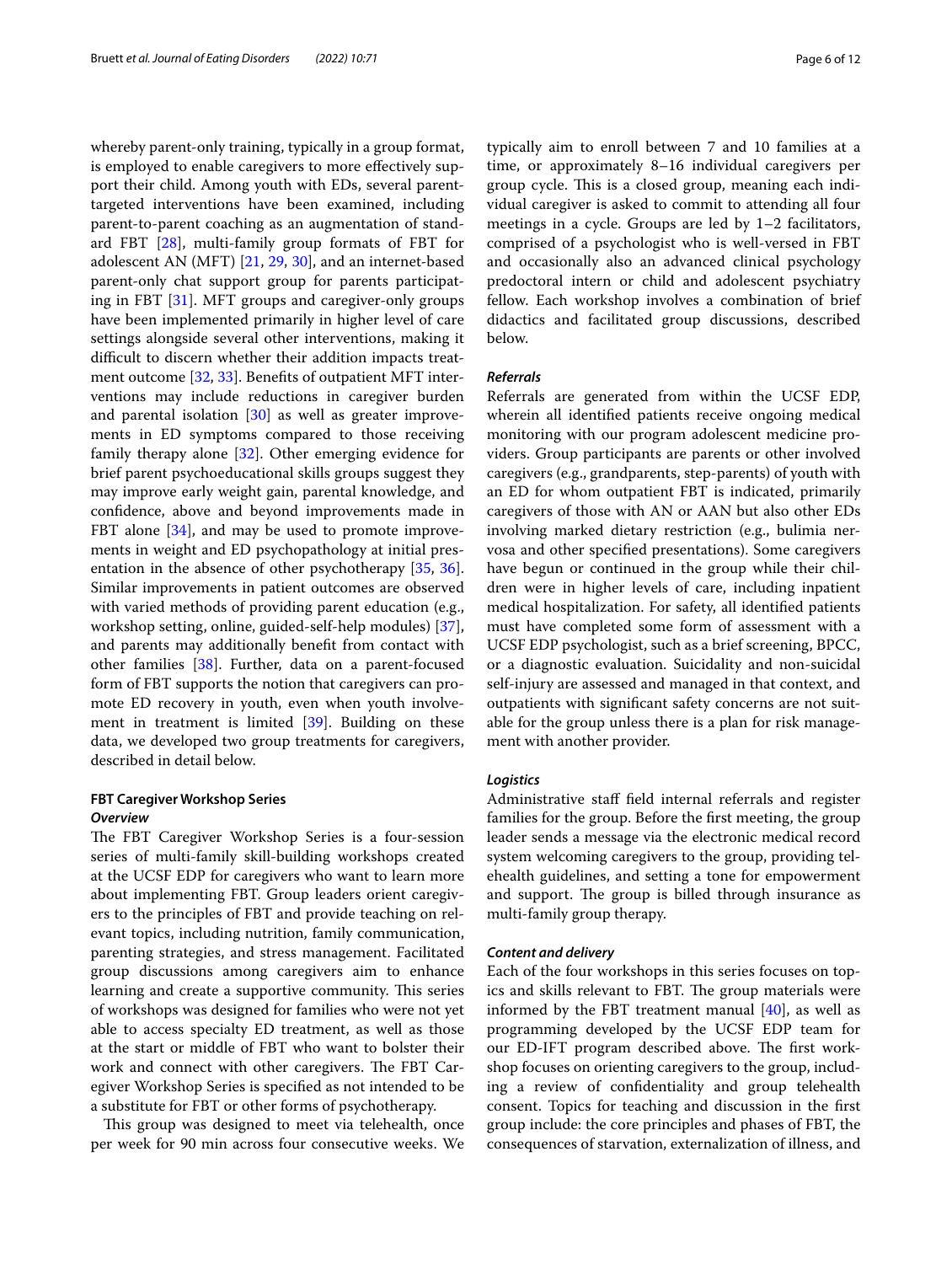barriers to independent recovery. The second workshop covers a topics related to mealtime management in FBT, such as nutrition and communication, with the aim of helping parents identify strategies they may use to effectively re-nourish their child. The third workshop focuses on monitoring progress and improving communication with validation. In the fnal workshop, caregivers discuss stress management and self-compassion. Caregivers are invited to refect on what they've learned, provide feedback on the group, and share goodbyes.

In the style of FBT, facilitators aim to elicit information and advice from the caregivers themselves whenever possible. The facilitators review the workshop guidelines at the outset of each meeting, including reminders to defer to their primary treatment team for specifc recommendations and that there is no "one-size-fts-all" approach to treatment. We also review the assumptions of FBT, including the belief that parents and families do not cause EDs, and are the most valuable agents of change in ED recovery. To engage parents and promote skills generalization, parents are presented with an assignment at the end of each meeting to be discussed in the following group. Facilitators also send a follow-up message after each workshop with supplementary resources**.**

#### *Implementation*

At the time of this writing, we have conducted eight rounds of the 4-week FBT Caregiver Workshop Series. From approximately 100 internally referred families who have expressed interest in the group, a total of 66 families (110 caregivers) have participated.

#### *Perceived benefts/strengths*

Anecdotally, clinicians in our program have observed how several families made signifcant progress with re-nourishment while participating in the group as a sole behavioral health intervention alongside ongoing medical monitoring. Others noted that when families participated in the group, they were more prepared to "dive in" when they eventually began formal FBT sessions with a therapist, and several adolescents were nearly weight-restored such that the targets for treatment were those generally addressed in later stages of FBT. These providers noted that because families had already received psychoeducation about FBT and were engaged in the treatment model, they were able to devote more time in-session to refining their efforts.

Caregivers have shared overwhelmingly positive feedback about the group. Many have noted feeling as if they better understand their child's ED and how to help them recover after participating in this series of workshops. Caregivers appeared to absorb the principles of FBT in this group format, anecdotally describing increased focus on reversing the crisis of malnutrition and reduced concern with searching for possible causes of the ED. Several parents observed that they were better able to separate the ED from their child after hearing other caregivers describe similar behaviors in their children. Likewise, some shared that they felt less blame for causing the ED after connecting with other compassionate parents. Although most families had just learned of their child's ED diagnosis, others were several months into implementing FBT strategies and were able to offer hope and credible advice. Those already working with an FBT provider described how discussing EDs and FBT with other families enhanced their learning and sense of empowerment. Caregivers have often noted that the group helped to reduce feelings of isolation and shame by connecting with other families who face similar challenges. In the words of one parent, *"It was good to hear how everyone's struggle is similar to ours. We aren't alone."*

#### *Challenges and barriers to implementation*

Beyond the startup costs of initiating the referral process and creating group materials, this series of workshops is relatively low resource to implement, given its standardized and cyclical structure. This helps to ensure that leading the group has a negligible impact on the service's capacity to deliver standard FBT. We have spaced out each series by 1–2 weeks to allow time for recruiting new participants and preparing incoming co-facilitators. The greatest challenge has been maintaining caregiver participation. Most caregivers who registered have completed the whole 4-week series, although attendance has varied across families and tended to be lowest in the fourth (fnal) workshop. Barriers to consistent attendance and engagement in the group have included competing responsibilities (e.g., work, caregiving) and visits with other treatment providers. Further, some insurance plans do not allow for an FBT and group session to occur on the same day, contributing to scheduling challenges. Over the past nine months, 7 families (10.6%) formally withdrew from the group following the frst or second session, most often due to scheduling conficts, time constraints, or changes in their treatment plan.

Although this was rare, a few parents reported feeling emotionally overwhelmed by listening to other families share their experiences with EDs. In the early sessions of standard FBT, the therapist does typically aim to raise parental anxiety, but only to the extent that it will motivate an adaptive response. One downside of the group format is that the therapist cannot as readily tune in to each caregivers' individual level of distress, nor tailor the content and delivery to promote the optimal level of activation for each parent. Similarly, the group leader may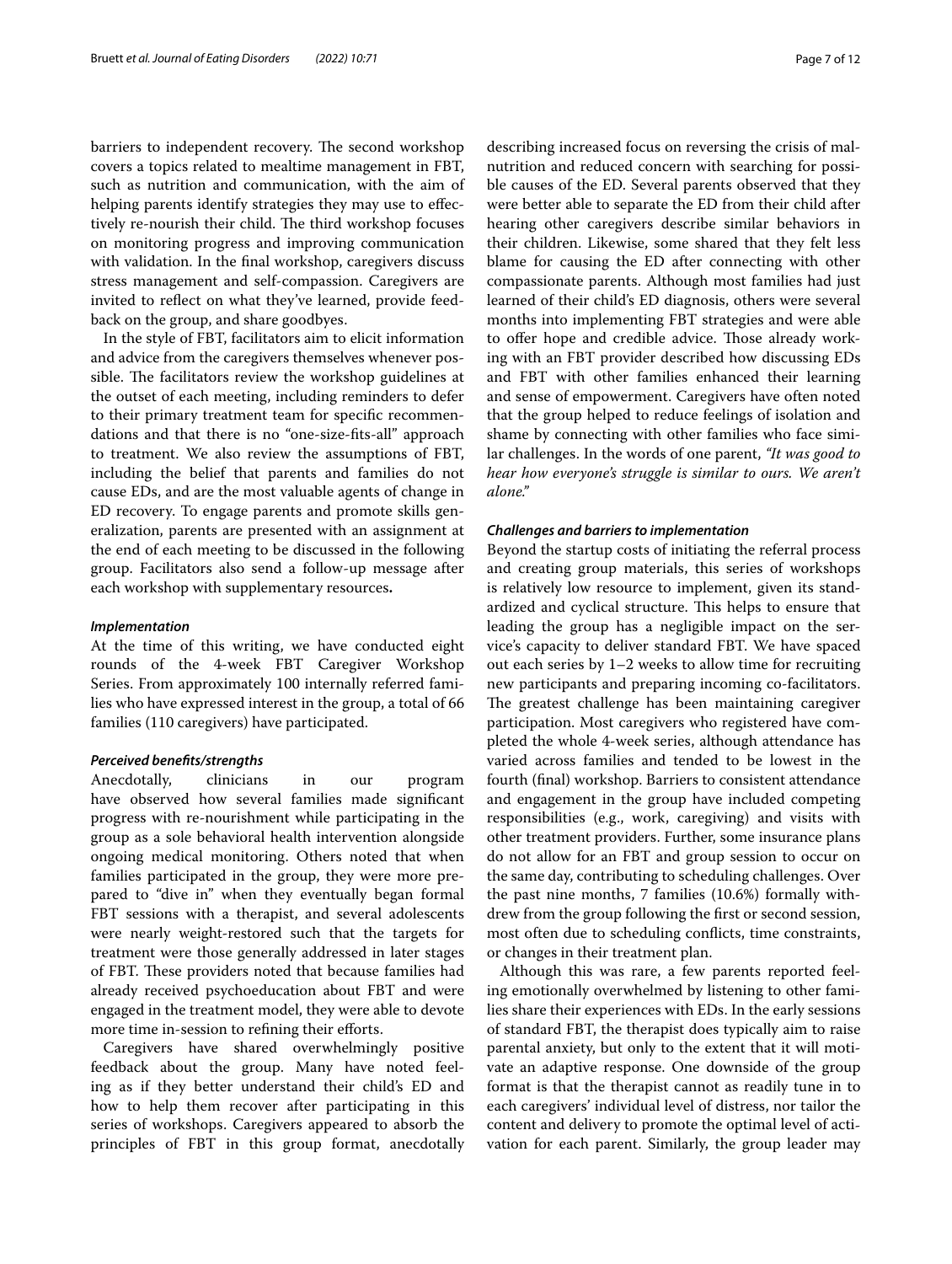not be able to target other important issues, such as family communication and expressed emotion, with the level of nuance and responsiveness we aim for in a standard family session. Caregivers could become skeptical of the FBT model or quickly burned out when the group intervention is not adequate nor fexible enough to meet their unique needs. Some may also feel that their child's psychological needs are not being met if they begin implementing FBT without the support of a therapist who meets with the patient individually, particularly if safety concerns emerge.

#### **FBT Caregiver Support Group** *Overview*

The FBT Caregiver Support Group is an ongoing, open group created specifcally for caregivers who have graduated from the FBT Caregiver Workshop Series as well as families already established in FBT at UCSF seeking additional support. The group was created following the completion of the frst FBT Caregiver Workshop Series to address a need that caregivers expressed—an interest in continuing to meet with one another for support in implementing FBT principles at home. Caregivers' qualitative feedback indicated a strong desire to maintain connection to other families with shared lived experience, reporting that their participation in group mitigated feelings of isolation and emotional strain in caring for their children. The group was designed to mirror these needs, aiming to facilitate connection and decrease caregiver strain while implementing FBT. Further, the group is hypothesized to bolster caregiver confdence in FBT, as caregivers provide encouragement and share practical strategies. Should the group achieve these aims, it has the potential to increase parental self-efficacy, an identified early predictor of success in FBT [\[41](#page-10-39)].

## *Referrals*

Referrals for the group are placed by the treating clinician (Caregiver Workshop group leaders or FBT therapist) for caregivers of a child with AN, AAN, or OSFED.

#### *Logistics*

A psychologist with expertise in FBT leads the group, which is held every other week for one hour via telehealth and billed through insurance as multi-family group therapy.

#### *Content*

Group aims are largely to (1) reinforce FBT principles through transfer of learning between families and (2) decrease the sense of isolation that often comes with caring for a loved one with an ED. The group facilitator elicits problem-solving, feedback, and emotional support from caregivers themselves to foster a sense of empowerment and highlight shared experiences. The focus is on amplifying parental wisdom to increase a sense of efficacy, while providing psychoeducation and feedback (as needed) to highlight FBT concepts. As such, the structure involves a review of group guidelines, caregiver introductions (which include a brief summary of the family's experience in treatment, to date)**,** and eliciting questions/ topic areas for discussion.

Topics range from problem-solving strategies intended to support mealtime distress, navigating a return to school and/or athletics/physical activity, transitioning between FBT phases, managing roadblocks and plateaus, exploring defnitions of recovery, and addressing caregiver distress and burnout associated with the experience of caring for an ill child. The primary interventions employed by the group facilitator are active listening, validation, reinforcement of positive changes, ofering solutions generated by other families, highlighting FBT principles, and providing psychoeducation. The FBT assumptions described above in the FBT Caregiver Workshop Series are highlighted, and caregivers are reminded to work with their primary treatment team for specifc recommendations.

#### *Implementation*

To date, 34 families have expressed interest in joining the group, of whom 20 families (23 caregivers) have attended at least one group. The group is open, and as such, families do not have to commit to attending all groups. As a result, group member participation has varied week to week, with some caregivers electing to attend regularly and others attending more variably. The number of participants has ranged from 2 to 7 per session. All caregivers participating in the group are connected to a mental health provider through either a UCSF EDP psychologist providing FBT, a provider in the community (FBT and other models), or a higher-level-of-care setting. The families participating in higher levels of care stated that they elected to attend group to prepare for their child's transition to outpatient therapy, and to receive emotional support. As such, participating families are in all stages of treatment. Although some families are engaged in treatment other than formal FBT, all participating families value and are implementing principles of FBT at home with their child.

#### *Perceived benefts/strengths*

The families who attend group have frequently commented that having a space to meet with others who understand what they are going through is one of the most helpful aspects of group. Many highlight that family and friends are well-meaning and try to be supportive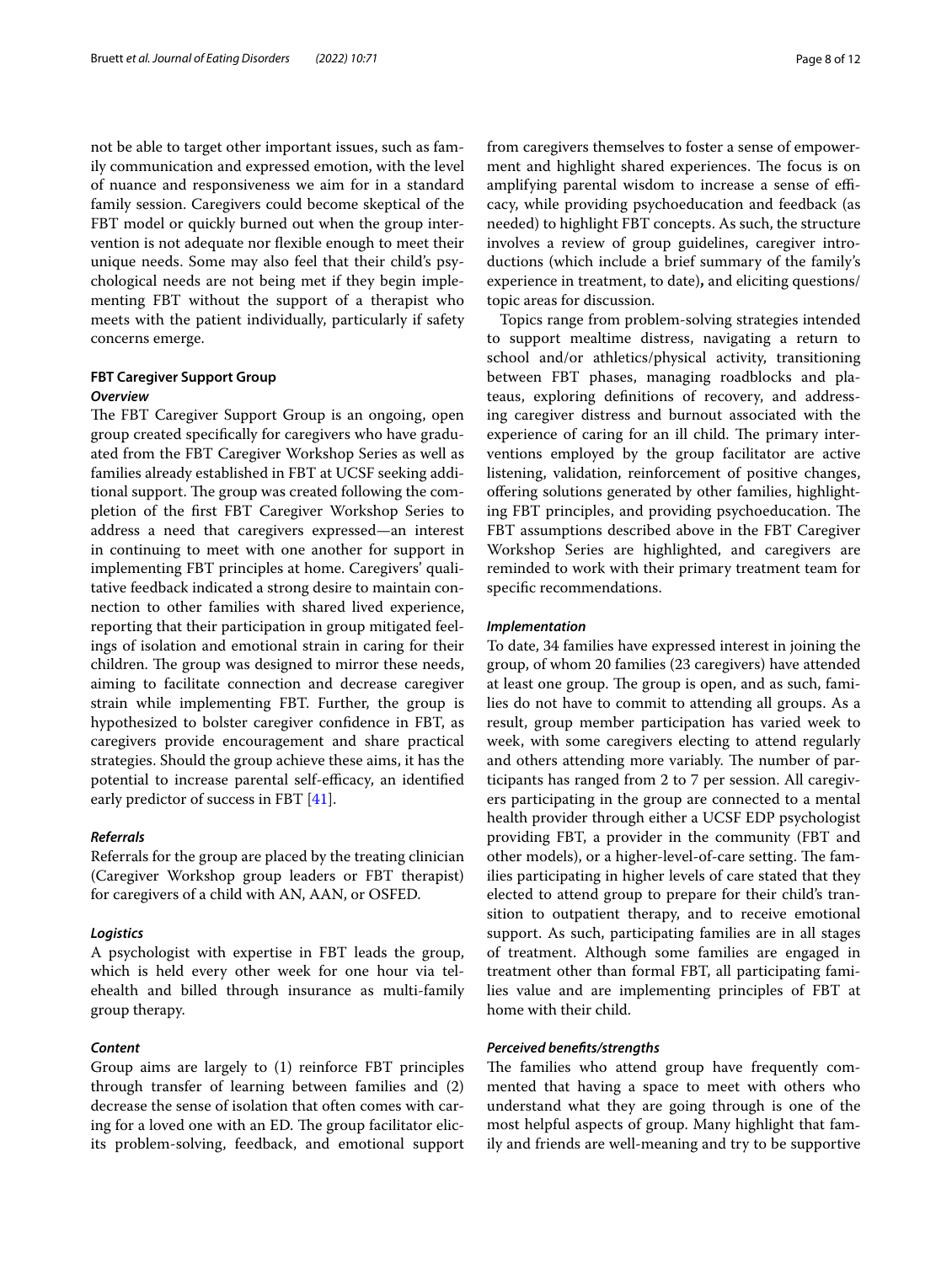but cannot truly understand the signifcant stress and emotional strain of caring for a child with an ED. Families have regularly shared specifc suggestions to address common challenges in FBT (e.g., navigating mealtime distress, managing parental emotions, nutrition strategies). While participating families are often in diferent phases of treatment, they describe a sense of emotional connection and feeling of being understood without having to explain themselves. Hearing one another's struggles and how they have overcome them or learned to cope more efectively may present an opening for selfrefection and perspective-taking that otherwise may be more difficult when experienced in isolation or in traditional therapy. Caregivers genuinely celebrate each other's progress, which can offer hope to those who are struggling or in earlier stages of treatment.

#### *Challenges and barriers to implementation*

Thus far, the primary barrier to implementation involves scheduling families. The group configuration can vary from week to week, and as noted, families are not required to attend all groups. This may explain a high rate of group no-shows (i.e., signing up earlier and forgetting to attend, having other commitments related to work or other treatment appointments that interfere). Our health care system does not have fnancial penalties for noshowed sessions. As noted above, some insurance plans do not permit an FBT and group session to occur on the same day, further complicating scheduling.

As with above services, provision of the group reduces the capacity of the clinician to provide other outpatient services. However, the impact is minimal (0.5 therapy slots per week).

#### **Conclusions and future directions**

In 2020, the COVID-19 pandemic placed increased stress on our local system of care, which had already been struggling to meet the treatment demand of the communities we serve. This created an urgent need for the development of innovative approaches to treatment delivery, designed to decrease wait-times and improve access to care for patients and families, without exacerbating burden on our already limited resources. Rooted in evidencebased approaches to the treatment of EDs in youth, the BPCC and FBT Caregiver Workshop Series and Support Groups have allowed us to extend the reach and availability of our services with relatively low additional investment of time, effort, and expense. These bridge programming services have provided evidence-informed support when families would have otherwise been without care beyond medical monitoring, due to a burdened mental health care system lacking adequate capacity to meet community needs. Development of our bridge programming was made possible, in large part, by the rapid scale-up of telehealth during the pandemic. Providing these services in-person may not have been as successful. Indeed, we previously experienced difficulty with retention for in-person caregiver support groups, as families from a large catchment area were largely unlikely to travel to attend our in-person services in between work and caregiving responsibilities.

While our bridge programming was initially created out of an urgent need generated by the pandemic to fll seemingly unmanageable gaps in care, these interventions may continue to fll a gap given high demand for clinical services even before the pandemic. Indeed, waitlists of 4 to 6 months for therapy were typical, with frequent dissatisfaction and distress expressed by both families and medical providers caring for these patients, many of whom were experiencing acute symptoms sometimes requiring inpatient hospitalization, who had no mental health support while waiting to enter treatment. An FBT-based stepped-care model for adolescents with AN, in which the treatment provided was responsive to the unique needs of the patient and their family, was recently shown to yield encouraging rates of remission [\[42](#page-11-0)]. Although our brief and group interventions appeared to be feasible, acceptable, and effective from our clinical perspective, in addition to self-reported reductions in provider burnout, we have not empirically evaluated the direct impact of these services on patients, their families, or their medical providers. Qualitative and quantitative data must be collected to truly assess whether these services have positive impacts, as well as when and for whom they are indicated. While we explicitly state that bridge supports are not "substitutes" for treatment, it is possible that offering these services reduced some patients' and/or caregivers' sense of urgency to pursue alternative referrals. Conversely, other patients and caregivers have noted that these visits reinforced the importance of taking action rather than maintaining the status quo while waiting to access formal treatment.

Our observations have limited generalizability, frst because our clinic primarily serves adolescents with AN and AAN, with an emphasis on FBT. We have less experience implementing such bridge programming with those who are older or have other ED presentations, such as bulimia nervosa or binge eating disorder. Caregivers of children with ARFID were not included in our FBT Caregiver Workshop Series and Support Groups due to their distinct treatment needs. Furthermore, our outpatient clinic is not currently contracted with Medicaid, so patients served were limited to those with commercial insurance or who self-pay. This contributes to health inequities for families and exacerbates existing provider frustration with the inequity in care by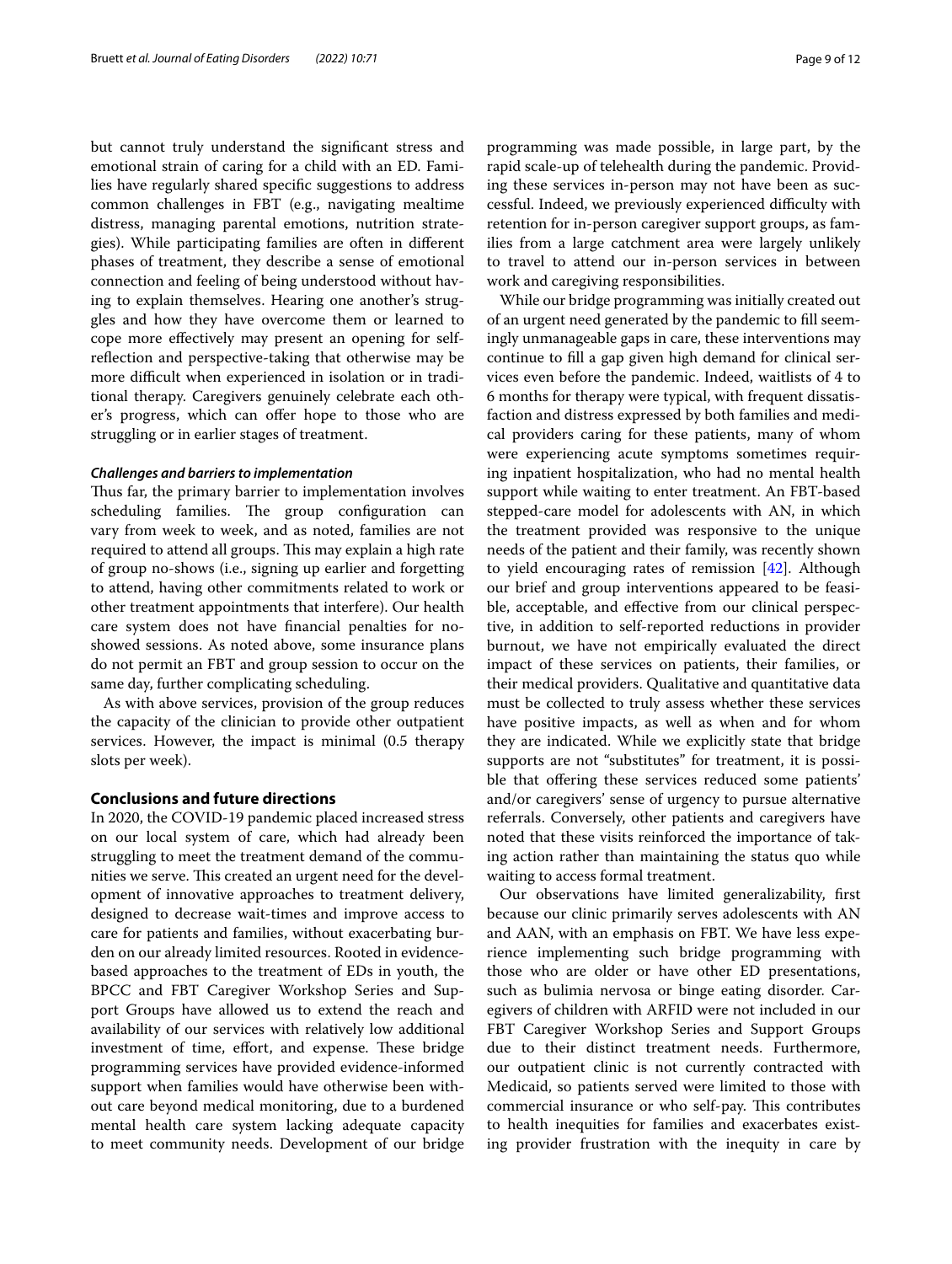insurance type, particularly because patients with Medicaid insurance receive medical care but not behavioral health care within the EDP. Anecdotally, our program's medical providers and inpatient psychologists often lamented being unable to refer these patients to mental health treatment, including BPCC and the caregiver groups. It is possible that families with fewer economic resources may have encountered unique barriers to participating in and benefting from the services we have described (e.g., difficulty securing protected time on a set schedule, childcare, privacy, technology required for telehealth visits), but we were unable to pilot these programs more broadly due to our system's current limitation in serving patients with public insurance.

While efforts are underway to study our bridge programming more rigorously, our clinical observations suggest that these services fll an important gap in care given high rates of referrals and interest from our patients and their families. Many caregivers shared that without access to these resources, they would have been left to navigate their child's ED treatment in isolation, often using books and other resources to implement a form of self-help. Groups have supported family connection and encouraged communication about EDs, likely aiding families in being better equipped to externalize the ED and reduce stigma. Given the complexity and acuity of EDs, and the importance of early intervention to prevent a prolonged course of illness, these bridge resources may act as a life vest to keep families afoat until more intensive treatment is available. Indeed, clinical observations indicate that connection to bridge services facilitated progress prior to entering formal outpatient treatment, reducing the number of initial sessions required to "get families going" with FBT and potentially reducing the overall number of treatment sessions required. Being able to offer quick access to brief and targeted services is also responsive to family's consistent requests for any resources that are available while they wait to access treatment, and consistent with our team's messaging around the urgency of treatment.

Although developed to address a crisis in access to care, these bridge services have been so wellreceived that we intend to continue them via telehealth as part of routine care. While we would not expect bridge services alone to be sufficient for most families, they may have the potential to reduce use of longer-term outpatient individual or family services, therefore reducing clinical demands overall. The pandemic has exacerbated many longstanding inequities, but it has also provided an opportunity for healthcare systems to think outsidethe-box to improve both treatment access and the quality of care delivered. Our hope is that these programs can provide a springboard for other creative eforts to reduce

barriers to care. Within our own program, these efforts intensifed our team's commitment to our core values, including delivering evidence-based, accessible care for all young people with EDs, as well as furthering our sense of cohesion and connection. This was critical in boosting our own feelings of efficacy and fulfillment amid the increased burnout brought on by the intersecting professional and personal challenges of treating EDs, and the pandemic [\[43\]](#page-11-1). Leveraging our individual and collective strengths, we were able to sustain ongoing programming while developing and implementing new programs, emerging as an even stronger team and more agile program.

### **Abbreviations**

FBT: Family-based treatment; ED: Eating disorder; EDP: Eating disorders program; UCSF: University of California, San Francisco; AN: Anorexia nervosa; AAN: Atypical anorexia nervosa; OSFED: Other specifed feeding and eating disorder; ED-IFT: Intensive family treatment for eating disorders; BPCC: Brief psychology consultation clinic.

#### **Acknowledgements**

Claire Trainor and Megan Perez provided crucial support for starting and running several of the clinical services described.

#### **Author contributions**

All authors were directly involved in developing the clinical programs described in this manuscript. ECA, LDB, SF, DLG, KH conceived of the idea for the paper, and ECA, LDB, SF, KH structured and outlined the paper. ECA, LDB, SF, LH, KH, JK performed chart review to collect relevant data. ECA, LDB, SF, SG, LH, KH were major contributors in writing the manuscript. All authors read and approved the fnal manuscript.

#### **Funding**

The current work was conducted as part of usual clinical care. No grants or other special funding sources supported the current work, although Drs. Accurso and Gorrell are supported by the National Center for Advancing Translational Sciences, National Institutes of Health, through UCSF-CTSI Grant Number KL2 TR001870, as well as Grants from the National Institute of Mental Health (Accurso: K23MH120347, Gorrell: K23MH126201).

#### **Declarations**

#### **Ethics approval and consent to participate**

The manuscript included some preliminary data on our quality improvement eforts. This project is therefore not human subjects research and as such was exempt from human subjects review at our Institutional Review Board.

#### **Availability of data and materials**

Data sharing is not applicable to this article as no datasets were generated or analyzed during the current study.

#### **Competing interests**

Dr. Forsberg receives royalties from Routledge. Dr. Le Grange receives royalties from Guilford Press and Routledge and is co-director of the Training Institute for Child and Adolescent Eating Disorders, LLC. The other authors declare that they have no competing interests.

#### **Consent for publication**

Not applicable.

#### **Author details**

<sup>1</sup> Department of Psychiatry and Behavioral Sciences, UCSF Weill Institute for Neurosciences, University of California, San Francisco, 401 Parnassus Ave.,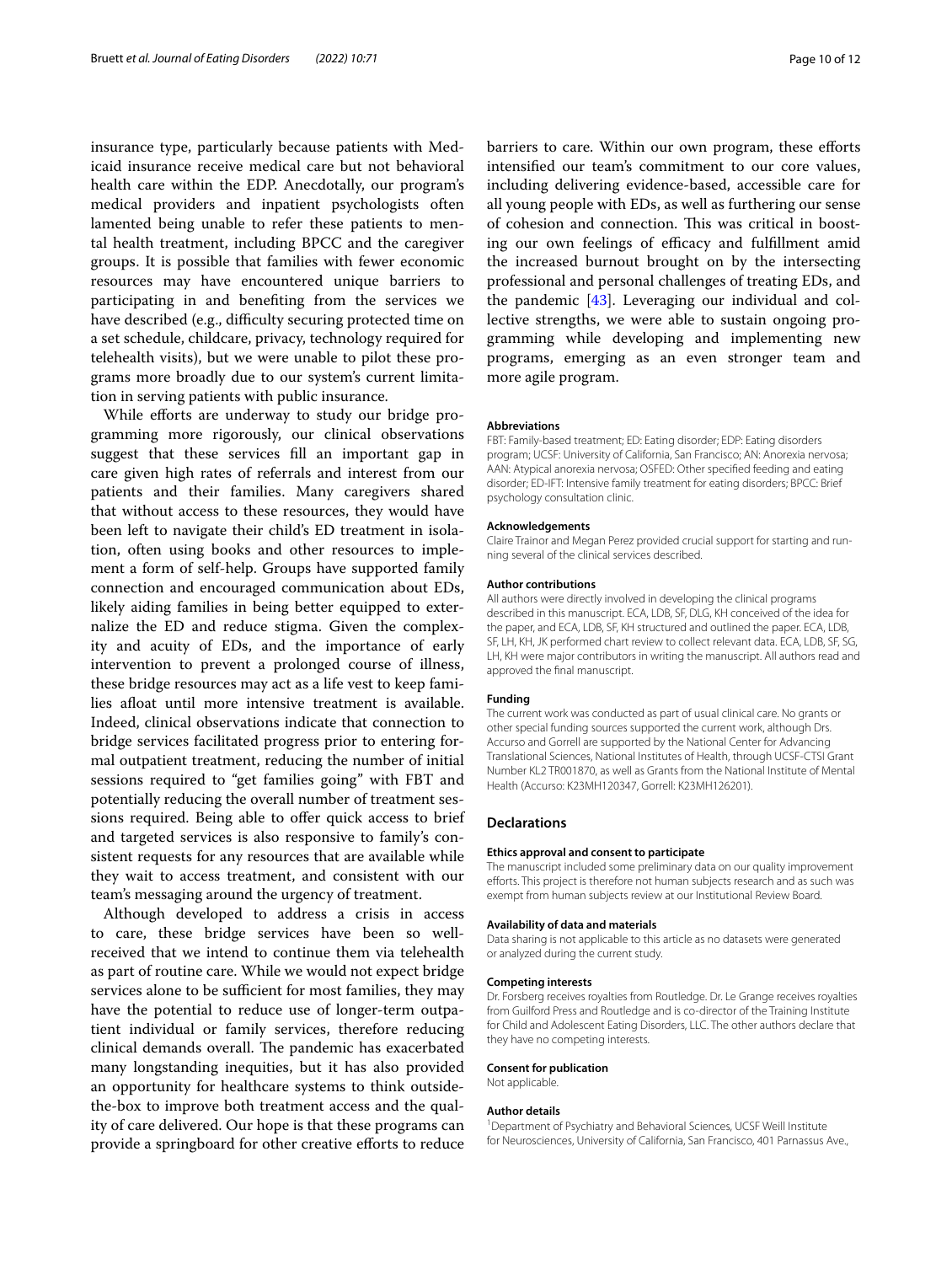San Francisco, CA 94143, USA. <sup>2</sup> Department of Psychiatry and Behavioral Neuroscience, The University of Chicago, Chicago, IL, USA.

# Received: 24 December 2021 Accepted: 2 May 2022

#### **References**

- <span id="page-10-0"></span>Zipfel S, Schmidt U, Giel KE. The hidden burden of eating disorders during the COVID-19 pandemic. Lancet Psychiatry. 2022;9(1):9–11.
- <span id="page-10-1"></span>2. Rodgers RF, Lombardo C, Cerolini S, Franko DL, Omori M, Fuller-Tyszkiewicz M, et al. The impact of the COVID-19 pandemic on eating disorder risk and symptoms. Int J Eat Disord. 2020;53(7):1166–70.
- <span id="page-10-2"></span>3. Termorshuizen JD, Watson HJ, Thornton LM, Borg S, Flatt RE, MacDermod CM, et al. Early impact of COVID-19 on individuals with self-reported eating disorders: a survey of~1000 individuals in the United States and the Netherlands. Int J Eat Disord. 2020;53(11):1780–90.
- <span id="page-10-3"></span>4. Lin JA, Hartman-Munick SM, Kells MR, Milliren CE, Slater WA, Woods ER, et al. The Impact of the COVID-19 pandemic on the number of adolescents/young adults seeking eating disorder-related care. J Adolesc Health. 2021;69(4):660–3.
- <span id="page-10-6"></span>5. Hansen SJ, Stephan A, Menkes DB. The impact of COVID-19 on eating disorder referrals and admissions in Waikato, New Zealand. J Eat Disord. 2021;9(1):105.
- <span id="page-10-4"></span>6. Haripersad YV, Kannegiesser-Bailey M, Morton K, Skeldon S, Shipton N, Edwards K, et al. Outbreak of anorexia nervosa admissions during the COVID-19 pandemic. Arch Dis Child. 2021;106(3):e15–e15.
- <span id="page-10-5"></span>7. Otto AK, Jary JM, Sturza J, Miller CA, Prohaska N, Bravender T, et al. Medical admissions among adolescents with eating disorders during the COVID-19 pandemic. Pediatrics. 2021;148(4): e2021052201.
- <span id="page-10-7"></span>8. Hart LM, Granillo MT, Jorm AF, Paxton SJ. Unmet need for treatment in the eating disorders: a systematic review of eating disorder specifc treatment seeking among community cases. Clin Psychol Rev. 2011;31(5):727–35.
- <span id="page-10-8"></span>9. Accurso EC, Buckelew SM, Snowden LR. Youth insured by medicaid with restrictive eating disorders: underrecognized and underresourced. JAMA Pediatr. 2021;175(10):999.
- <span id="page-10-9"></span>10. Becker AE, Franko DL, Speck A, Herzog DB. Ethnicity and diferential access to care for eating disorder symptoms. Int J Eat Disord. 2003;33(2):205–12.
- <span id="page-10-10"></span>11. Couturier J, Isserlin L, Norris M, Spettigue W, Brouwers M, Kimber M, et al. Canadian practice guidelines for the treatment of children and adolescents with eating disorders. J Eat Disord. 2020;8(1):4.
- <span id="page-10-11"></span>12. Lebow J, O'Brien JRG, Mattke A, Narr C, Geske J, Billings M, et al. A primary care modifcation of family-based treatment for adolescent restrictive eating disorders. Eat Disord. 2021;29(4):376–89.
- <span id="page-10-12"></span>13. Couturier J, Pellegrini D, Miller C, Bhatnagar N, Boachie A, Bourret K, et al. The COVID-19 pandemic and eating disorders in children, adolescents, and emerging adults: virtual care recommendations from the Canadian consensus panel during COVID-19 and beyond. J Eat Disord. 2021;9(1):46.
- <span id="page-10-13"></span>14. Fichter MM, Quadfieg N, Crosby RD, Koch S. Long-term outcome of anorexia nervosa: results from a large clinical longitudinal study: Fichter et al. Int J Eat Disord. 2017;50(9):1018–30.
- <span id="page-10-14"></span>15. Ágh T, Kovács G, Supina D, Pawaskar M, Herman BK, Vokó Z, et al. A systematic review of the health-related quality of life and economic burdens of anorexia nervosa, bulimia nervosa, and binge eating disorder. Eat Weight Disord. 2016;21(3):353–64.
- <span id="page-10-15"></span>16. Allen KL, Byrne SM, Oddy WH, Crosby RD. Early onset binge eating and purging eating disorders: course and outcome in a population-based study of adolescents. J Abnorm Child Psychol. 2013;41(7):1083–96.
- 17. Forman SF, Grodin LF, Graham DA, Sylvester CJ, Rosen DS, Kapphahn CJ, et al. An eleven site national quality improvement evaluation of adolescent medicine-based eating disorder programs: predictors of weight outcomes at one year and risk adjustment analyses. J Adolesc Health. 2011;49(6):594–600.
- <span id="page-10-16"></span>18. Reas DL, Williamson DA, Martin CK, Zucker NL. Duration of illness predicts outcome for bulimia nervosa: a long-term follow-up study. Int J Eat Disord. 2000;27(4):428–34.
- <span id="page-10-17"></span>19. Touyz S, Le Grange D, Lacey H, Hay P, Smith R, Maguire S, et al. Treating severe and enduring anorexia nervosa: a randomized controlled trial. Psychol Med. 2013;43(12):2501–11.
- <span id="page-10-18"></span>20. Lock J, Le Grange D. Family-based treatment: Where are we and where should we be going to improve recovery in child and adolescent eating disorders. Int J Eat Disord. 2019;52(4):481–7.
- <span id="page-10-19"></span>21. Eisler I, Simic M, Hodsoll J, Asen E, Berelowitz M, Connan F, et al. A pragmatic randomised multi-centre trial of multifamily and single family therapy for adolescent anorexia nervosa. BMC Psychiatry. 2016;16(1):422.
- <span id="page-10-20"></span>22. Knatz S, Murray SB, Matheson B, Boutelle KN, Rockwell R, Eisler I, et al. A brief, intensive application of multi-family-based treatment for eating disorders. Eat Disord. 2015;23(4):315–24.
- <span id="page-10-21"></span>23. Barney A, Buckelew S, Mesheriakova V, Raymond-Flesch M. The COVID-19 pandemic and rapid implementation of adolescent and young adult telemedicine: challenges and opportunities for innovation. J Adolesc Health. 2020;67(2):164–71.
- <span id="page-10-22"></span>24. Joshi H, Corcoran-Lozano P. The behavioral health consultant. Pediatr Clin North Am. 2021;68(3):563–71.
- <span id="page-10-23"></span>25. Robinson PJ, Strosahl KD. Behavioral health consultation and primary care: lessons learned. J Clin Psychol Med Settings. 2009;16(1):58–71.
- <span id="page-10-24"></span>26. Miller-Matero LR, Dubaybo F, Ziadni MS, Feit R, Kvamme R, Eshelman A, et al. Embedding a psychologist into primary care increases access to behavioral health services. J Prim Care Community Health. 2015;6(2):100–4.
- <span id="page-10-25"></span>27. Shonkoff JP, Fisher PA. Rethinking evidence-based practice and twogeneration programs to create the future of early childhood policy. Dev Psychopathol. 2013;25(4pt2):1635–53. [https://doi.org/10.1017/S0954](https://doi.org/10.1017/S0954579413000813) [579413000813.](https://doi.org/10.1017/S0954579413000813)
- <span id="page-10-26"></span>28. Rhodes P, Baillee A, Brown J, Madden S. Can parent-to-parent consultation improve the efectiveness of the Maudsley model of family-based treatment for anorexia nervosa? A randomized control trial: parent-toparent consultation for anorexia. J Fam Ther. 2008;30(1):96–108.
- <span id="page-10-27"></span>29. Marzola E, Knatz S, Murray SB, Rockwell R, Boutelle K, Eisler I, et al. Shortterm intensive family therapy for adolescent eating disorders: 30-month outcome—short-term intensive family therapy. Eur Eat Disord Rev. 2015;23(3):210–8.
- <span id="page-10-28"></span>30. Dennhag I, Henje E, Nilsson K. Parental caregiver burden and recovery of adolescent anorexia nervosa after multi-family therapy. Eat Disord. 2021;29(5):463–79.
- <span id="page-10-29"></span>31. Binford Hopf RB, Le Grange D, Moessner M, Bauer S. Internet-based chat support groups for parents in family-based treatment for adolescent eating disorders: a pilot study—ed parent chat. Eur Eat Disord Rev. 2013;21(3):215–23.
- <span id="page-10-30"></span>32. Richards IL, Subar A, Touyz S, Rhodes P. Augmentative approaches in family-based treatment for adolescents with restrictive eating disorders: a systematic review: augmentative approaches in FBT. Eur Eat Disord Rev. 2018;26(2):92–111.
- <span id="page-10-31"></span>33. Baudinet J, Eisler I, Dawson L, Simic M, Schmidt U. Multi-family therapy for eating disorders: a systematic scoping review of the quantitative and qualitative fndings. Int J Eat Disord. 2021;54(12):2095–120.
- <span id="page-10-32"></span>34. Ganci M, Pradel M, Hughes EK. Feasibility of a parent education and skills workshop for improving response to family-based treatment of adolescent anorexia nervosa. Int J Eat Disord. 2018;51(4):358–62.
- <span id="page-10-33"></span>35. Nicholls DE, Yi I. Early intervention in eating disorders: a parent group approach: EI in eating disorders. Early Interv Psychiatry. 2012;6(4):357–67.
- <span id="page-10-34"></span>36. Rosello R, Gledhill J, Yi I, Watkins B, Harvey L, Hosking A, et al. Early intervention in child and adolescent eating disorders: the role of a parenting group. Eur Eat Disord Rev. 2021;29(3):519–26.
- <span id="page-10-35"></span>37. Philipp J, Franta C, Zeiler M, Truttmann S, Wittek T, Imgart H, et al. Does a skills intervention for parents have a positive impact on adolescents' anorexia nervosa outcome? Answers from a quasi-randomised feasibility trial of SUCCEAT. IJERPH. 2021;18(9):4656.
- <span id="page-10-36"></span>38. Zucker NL, Marcus M, Bulik C. A group parent-training program: A novel approach for eating disorder management. Eat Weight Disord. 2006;11(2):78–82.
- <span id="page-10-37"></span>39. Le Grange D, Hughes EK, Court A, Yeo M, Crosby RD, Sawyer SM. Randomized clinical trial of parent-focused treatment and family-based treatment for adolescent anorexia nervosa. J Am Acad Child Adolesc Psychiatry. 2016;55(8):683–92.
- <span id="page-10-38"></span>40. Lock J, Le Grange D. Treatment manual for anorexia nervosa: a familybased approach. 2., ed.paperback ed. New York: Guilford; 2015. 289 p.
- <span id="page-10-39"></span>41. Byrne CE, Accurso EC, Arnow KD, Lock J, Le Grange D. An exploratory examination of patient and parental self-efficacy as predictors of weight